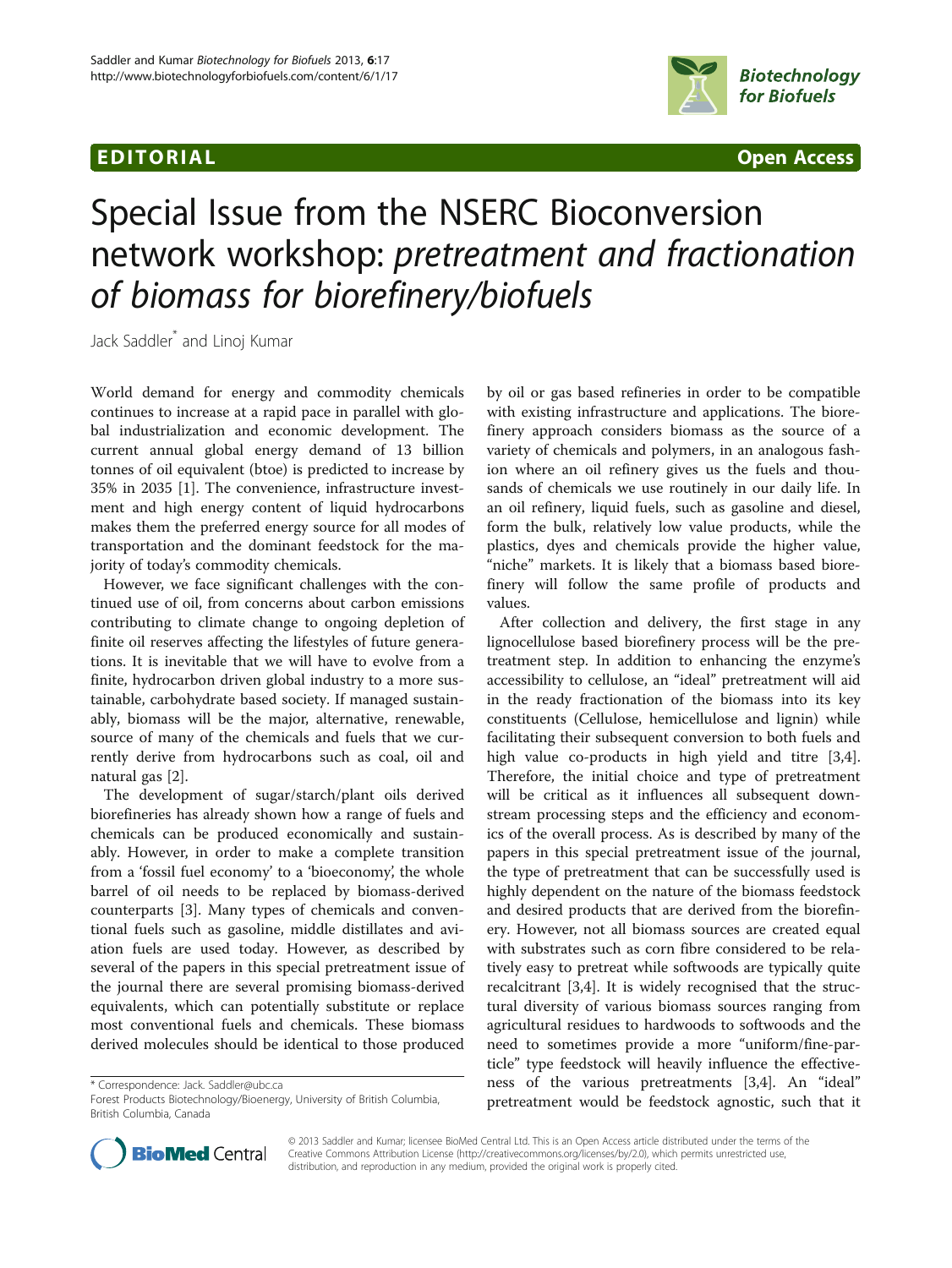would be effective on a wide range of biomass feedstocks. The choice and method of pretreatment will also depend on the nature and the value of the co-products that could be produced from substrate components such as the lignin and extractives. Identifying and optimising a pretreatment that is "feedstock agnostic", economical, robust and that can effectively fractionate biomass into desirable chemical components with minimum use of enzymes and chemicals continues to be a key research area [[3,4](#page-2-0)] and was the focus of a recent pretreatment workshop held at the University of British Columbia (UBC).

Several years ago the Bioconversion Network was established by the Natural Science and Engineering Research Council (NSERC) of Canada to bring together several of Canada's major researchers working in the biomass-to-fuel-and chemicals area. Realizing the primary role that pretreatment plays in accelerating the commercialisation of the overall biorefinery concept, NSERC generously supplied funds through its SNEI (Strategic Network Enhancement Initiative) program to catalyze the planning and hosting of a "pretreatment workshop" that was held over the three days of June 4- 6th at the UBC Forest Sciences Centre, Vancouver, British Columbia. There were 146 active participants including representatives from industry (62), academia and government (42) while the graduate students and postdocs (38) in attendance emphasised the training goal of the workshop. The meeting brought together leaders in pretreatment/bioconversion research from forest products/biorefinery/biotechnology companies such as Catchlight, Iogen, Abengoa, Novozymes, Green fields, Lignol, Andritz, Metso, Mascoma, Advanced Bio, FP Innovations, Alpac and Alberta Innovates, etc., as well as many of the recognised world experts in biomass pretreatment.

Many of the pretreatment technologies that are being actively investigated and commercialised around the world were described and discussed. These ranged from processes that are closer to commercialisation such as variations on steam/dilute acid pretreatments [[5\]](#page-2-0) that are being pursued by companies such as Inbicon, Abengoa and Andritz, to variations of "traditional" pulping processes, to more "evolving" processes such as the potential of ionic liquid. To facilitate discussion, interaction and a more workshop *modus operandi*, the meeting was organised into distinct sessions including scale-up challenges, commercialization, reactor systems technology, technoeconomics and biomass energy supply chains and strategies for integrated biorefining. Within these sessions, the group discussed what lessons could be learned from related industries such as the oil refinery, pulp and paper and corn ethanol industries. There was an emphasis on how the global, and Canadian forest products industry in particular, could expand its current product portfolio into

more of a biorefinery concept. The workshop also highlighted the potential opportunities and challenges of sourcing biomass, and the related logistics issues. The panel session entitled "Substrate characterization and fundamentals of pretreatment" covered a range of advanced tools/techniques to try to better understand the structural changes occurring in biomass during pretreatment and the subsequent influence on enzymatic hydrolysis, sugar fermentation and coproduct production. The workshop concluded with a panel entitled, "Impressions, priorities and the future of pretreatment" that attempted to "lookinto-the-crystal ball" to forecast the future needs of pretreatment on both the industrial and more fundamental fronts. There was a consensus that, "there is no clear "ideal pretreatment" and that it is unlikely that one single pretreatment will be universally used". Rather, several different pretreatment processes and combination will be employed to derive both the high volume/lower value sugar-based products and the lower volume/higher value niche markets. However, it was also agreed that obtaining high yields of "clean" monomeric sugars at high concentration using low enzyme/chemical input will continue to be a key goal for any pretreatment as these sugars can be transformed into both fuels and building-block chemicals by fermentation as well as by enzymatic and chemical transformations.

The workshop proved to be a unique forum by bringing together many of the individuals and companies working in the traditional and evolving "refinery" sectors. It also benefited from an animated dialogue between world renowned international experts in biomass pretreatment, oil, pulp and paper, enzyme, ethanol and biotechnology companies, as well as equipment manufacturers and end users. The insightful questions of the next generation of engineers, scientists and policy makers that constitute the graduate students and Post docs in attendance also added to the success of the meeting. Presenters were invited to try and capture the insights they provided at the workshop and make this information available to a wider audience by publication in a leading open access journal. This special "Pretreatment" Issue of *Biotechnology for Biofuels* brings together some of the peer reviewed articles, which were presented and discussed at the workshop. We want to thank all of our colleagues who made the workshop a success by not only taking time out of their busy schedules but also by their openness, generosity with their experience and the depth of their insights. We hope that this special "pretreatment" issue will help update the bioconversion/biorefinery research community on some of the advances in pretreatment research, development and demonstration (R, D&D).

We want to thank the Editors of the Journal "Biotechnology for Biofuels" and Dr Helen Whitaker and her colleagues